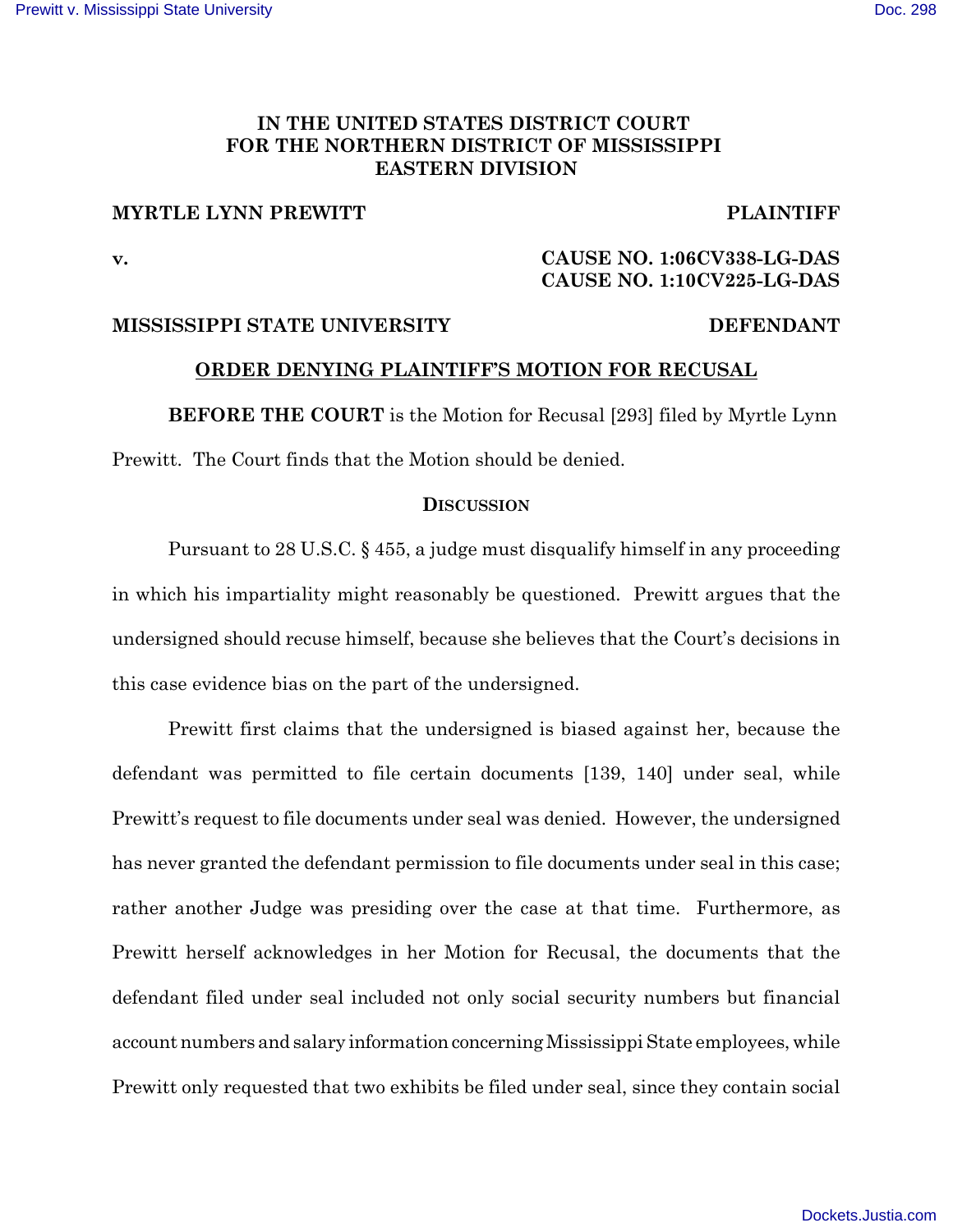security numbers. The private information contained in the documents filed by the defendant was too voluminous to be redacted. In addition, some of the private information, such as salaries, was likely necessary to the Court's decisions in the case, particularly since Prewitt's lawsuit is based on her claim that she was paid less than other employees due to her race. On the other hand, Prewitt's attorney can easily remove the social security numbers in her two exhibits using liquid paper prior to electronically filing the documents, and the Court will not need to see the social security numbers in order to make a ruling in this case.

Prewitt also asserts that the undersigned is biased in favor of the defendant, because she was not permitted to conventionally file exhibits. As the Court explained in its Order [288], Prewitt was asking to conventionally file the exhibits due to the size and number of the exhibits, not due to any technological difficulty. The Court explained that the exhibits should be individually filed and labeled in accordance with the Administrative Procedures and Local Rules adopted by the Court. The Court also encouraged Prewitt's attorney to seek assistance from the Clerk of Court or the Court's Information Technology Department should he need additional assistance in filing the exhibits. The Court cannot permit attorneys to submit exhibits and pleadings to the Clerk every time that the exhibits and pleadings are numerous, as this would overburden the office of the Clerk of Court.

Prewitt's attorney now claims that the exhibits cannot be filed, because there is no document to which they can be linked. However, the exhibits may be filed by using the event "Other Documents" and then the event "Exhibits to Other Document"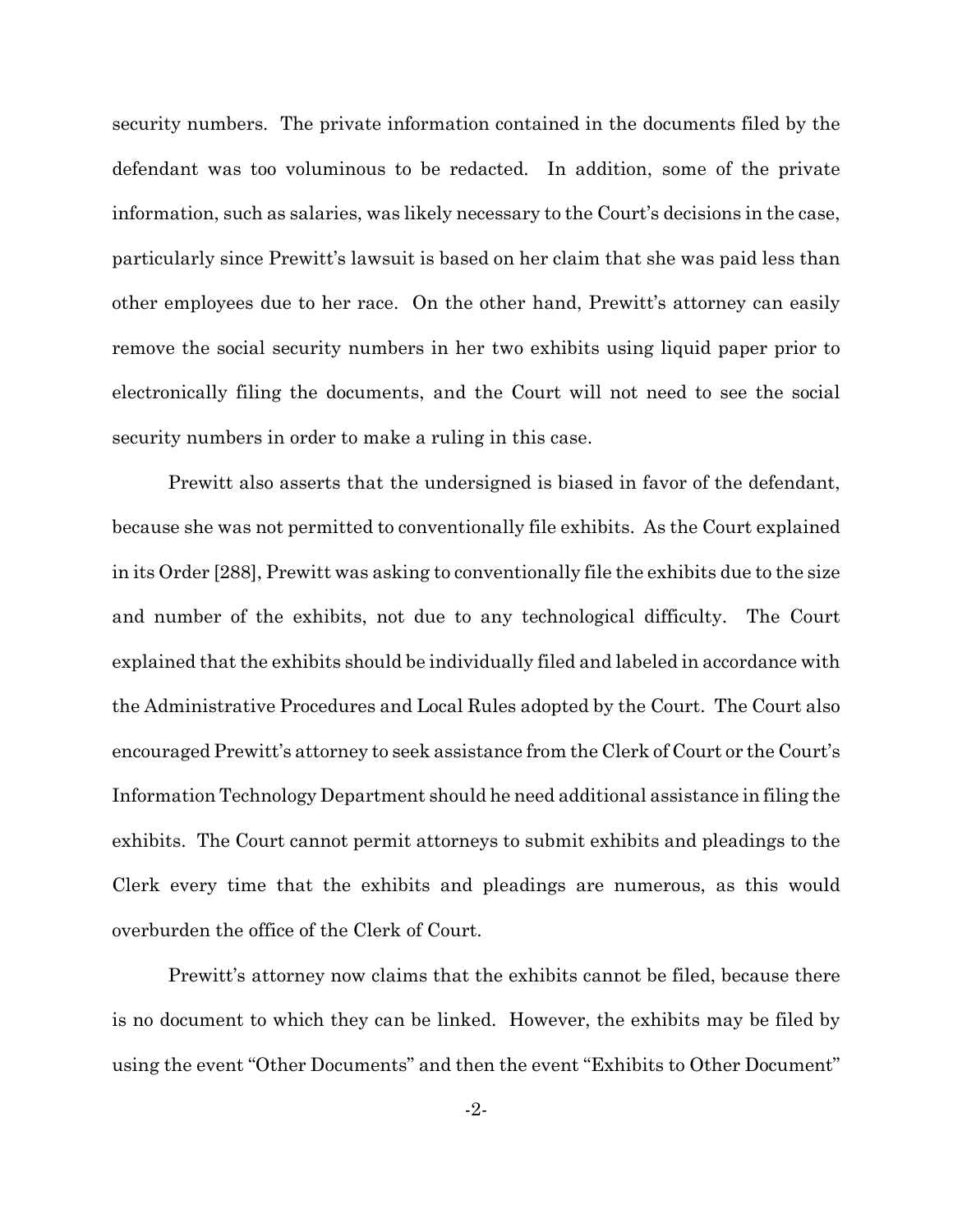in the CM/ECF system. When the CM/ECF system asks whether the document should be linked to another document, that box should be checked, and then the appropriate pleading to which the exhibit should be attached should be selected. In the alternative, Prewitt may file a pleading entitled "Supplemental Exhibits in Support of Response to Summary Judgment," and may attach the exhibits to that document. Therefore, the Court has not prevented Prewitt from filing her exhibits; it has merely required her to utilize the same procedures utilized by all other attorneys.

Prewitt next argues that she has been prevented from engaging in discovery. The Court has previously addressed this argument in its Order [272] denying Prewitt's Motion for Review of Magistrate Judge's Order.

Prewitt also claims that the Court is biased, because it explained that it would convert any Fed. R. Civ. P. 12(b) Motion filed after a responsive pleading to a Fed. R. Civ. P. 12(c) Motion. It would be a waste of the parties' resources and the Court's resources to deny a Rule 12(b) motion as untimely, particularly since the same standards are utilized to consider Rule 12(b) motions and Rule 12(c) motions. Moreover, this argument has no applicability to this case, since the defendant has decided to file a Motion for Partial Summary Judgment rather than a Rule 12 motion.

Prewitt also once again claims that the undersigned does not have the authority to preside over this case. The Court previously addressed this argument in its Order [272] denying Prewitt's Motion for Review of Magistrate Judge's Order.

The undersigned does not have any stake in the outcome of this lawsuit and holds no bias in favor or against either party. Prewitt's arguments that the Court's